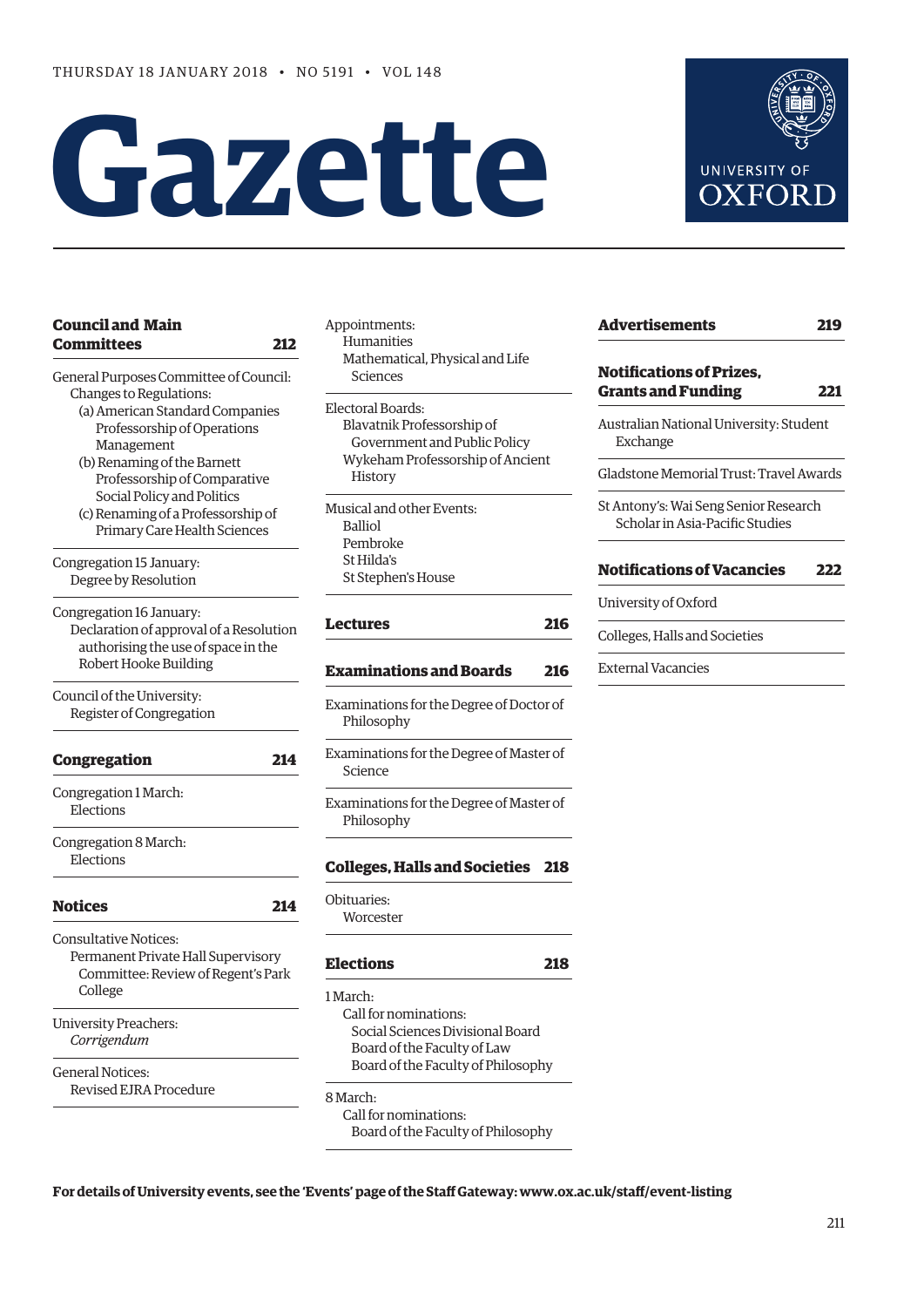# <span id="page-1-0"></span>Council and Main Committees

### **General Purposes Committee of Council**

#### **Changes to Regulations**

The General Purposes Committee of Council has made the following changes to regulations, to come into effect on **2 February**.

# **(a) American Standard Companies Professorship of Operations Management**

# *Explanatory Note*

The following changes, made on the recommendation of the Social Sciences Division and the Saïd Business School, update the regulations to remove outdated references.

# *Text of Regulations*

In Council Regulations 24 of 2002, concerning individual professorships, delete existing regulation §204 and substitute (new text underlined, deleted text struck through):

## '**§204.***American Standard Companies Professor of Operations Management*

1. The University accepts with deep gratitude the munificent benefaction provided by the American Standard Companies Inc. to establish a Professorship of Operations Management which shall be known as the American Standard Companies Professorship of Operations Management.

2. The American Standard Companies Professor of Operations Management shall lecture and give instruction in Operations Management.

3. The professor shall be elected by an electoral board consisting of:

(1) the Vice-Chancellor, or if the head of the college specified in paragraph (2) of this clause is Vice-Chancellor, a person appointed by Council;

(2) the head of the college to which the professorship shall be for the time being allocated by Council under any decreeregulation in that behalf, or, if the head is unable or unwilling to act, a person appointed by the governing body of the college;

(3) a person appointed by the governing body of the college specified in (2) of this clause;

(4), (5) atwo persons appointed by Council;

(5), (6) a person appointed by the General Board;

(6)(7) a person appointed by the Social Sciences Board of the Faculty of Social Studies;

(8),(7)–(9) twothree persons appointed by the Board of the Faculty of ManagementSaïd Business School.

4. The professor shall be subject to the General Provisions of the decreeregulations concerning the duties of professors and to those Particular Provisions of the same decreeregulations, which are applicable to this chair.'

# **(b) Renaming of the Barnett Professorship of Comparative Social Policy and Politics**

### *Explanatory Note*

The following changes, made on the recommendation of the Social Sciences Division and the Department of Social Policy and Intervention, rename the professorship so that the name reverts to the Barnett Professorship of Social Policy (as it had been prior to a change in name approved for the duration of the tenure of the last postholder). The opportunity is also taken to remove outdated references.

### *Text of Regulations*

**1** In Council Regulations 3 of 2004, concerning the Employment of University Staff, delete 'Barnett Professor of Comparative Social Policy and Politics' and substitute 'Barnett Professor of Social Policy'.

**2** In Council Regulations 24 of 2002, concerning individual professorships, delete existing regulation §310 and substitute (new text underlined, deleted text struck through):

## '**§310.** *Barnett Professor of Comparative Social Policy and Politics*

1. The Barnett Professor of Comparative Social Policy and Politics shall undertake research, lecture and give instruction in Social Policy.

2. The professor shall be elected by an electoral board consisting of:

(1) the Vice-Chancellor, or if the head of the college specified in (2) of this clause is Vice-Chancellor, a person appointed by Council;

(2) the head of the college to which the professorship shall be for the time being allocated by Council under any decreeregulations in that behalf, or, if the head is unable or unwilling to act, a person appointed by the governing body of the college;

(3) a person appointed by the governing body of the college specified in (2) of this clause;

(4), (5) atwo persons appointed by Council;

(5), (6) twoone persons appointed by the GeneralSocial Sciences Board;

(7)–(9) three persons appointed by the Board of the Faculty of Social StudiesDepartment of Social Policy and Intervention.

3. The professor shall be subject to the General Provisions of the decreeregulations concerning the duties of professors and to those Particular Provisions of the same decreeregulations, which are applicable to this chair.'

# **(c) Renaming of a Professorship of Primary Care Health Sciences**

# *Explanatory Note*

A number of posts within Medical Sciences have been given the Nuffield prefix in acknowledgement of the continued receipt by the Medical Sciences Division's clinical departments of the income from Lord Nuffield's Medical Benefaction to the University, and the strategic significance of the subject area. It is now proposed one of the Professors of Primary Care Health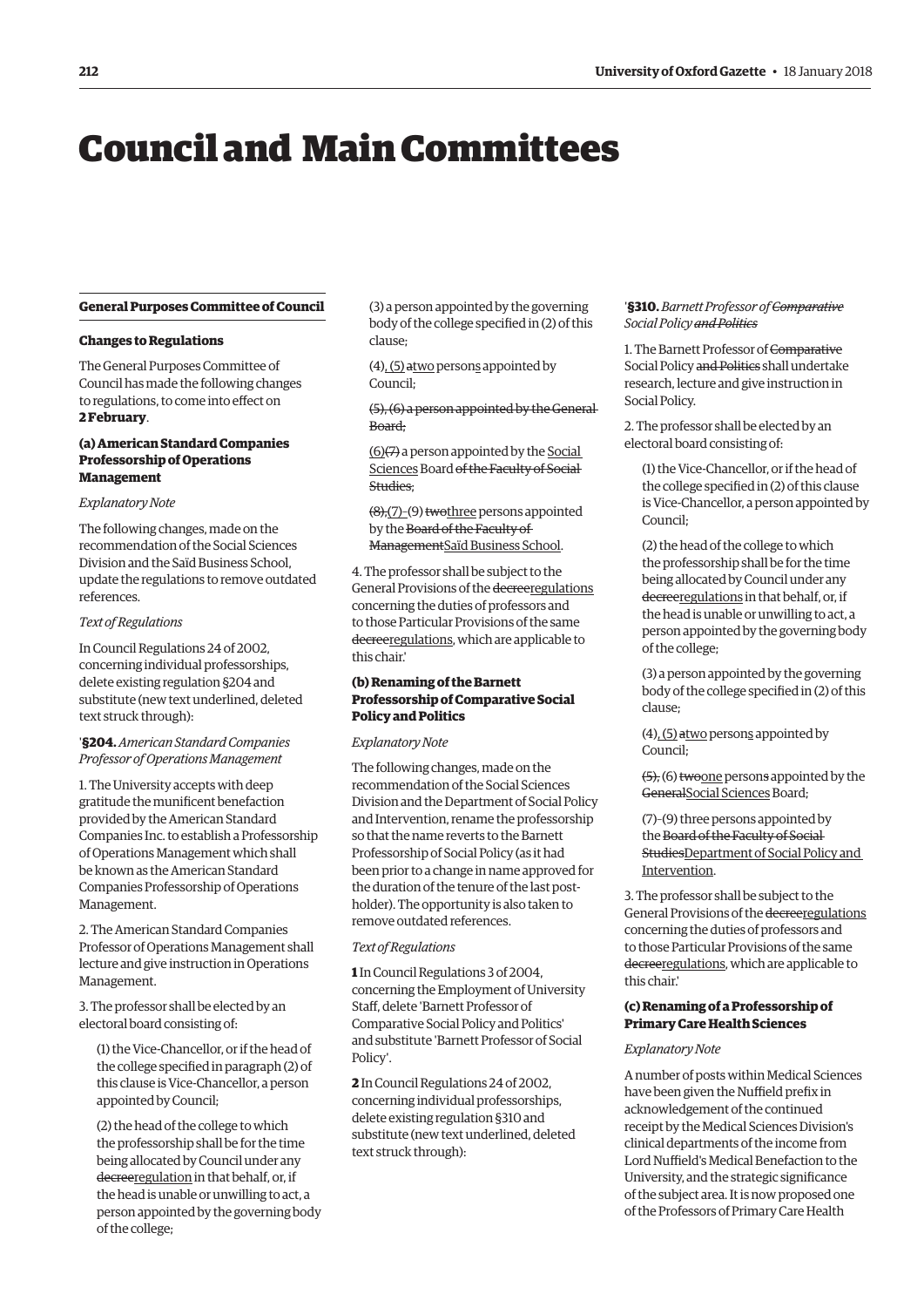Sciences be given a 'Nuffield' prefix. It is not proposed to rename the second Professorship at this time, and therefore the changes below separate the two Professorships in the regulations.

#### *Text of Regulations*

**1** In Council Regulations 3 of 2004, concerning the Employment of University Staff, delete 'Professors (two) of Primary Care Health Sciences' and substitute 'Nuffield Professor of Primary Care Health Sciences'.

**2** Ibid, insert 'Professor of Primary Care Health Sciences'.

**3** In Council Regulations 24 of 2002, concerning individual professorships, delete existing §103 and substitute (new text underlined, deleted text struck through):

# '**§103.***Nuffield Professorships (two) of Primary Care Health Sciences*

1. The Nuffield Professors of Primary Care Health Sciences shall engage in advanced study and research and shall lecture and give instruction in Primary Health Care.

2. The professors shall be elected by an electoral board consisting of:

(1) the Vice-Chancellor, or, if the head of the college specified in paragraph (2) below is Vice-Chancellor, a person appointed by Council;

(2) the head of the college to which each Chair may be allocated by Council from time to time, or, if the head is unable or unwilling to act, a person appointed by the governing body of the college;

(3) a person appointed by the governing body of the college referred to in paragraph (2) above;

(4), (5) two persons appointed by Council;

(6)–(9) four persons appointed by the Medical Sciences Board;

(10) a person holding a clinical appointment appointed by the Oxfordshire Primary Care Trust (or the relevant successor body in the NHS should that Trust cease to exist).

At least three members of the board, of whom one shall be a professor, shall hold clinical appointments.

3. The professors shall be subject to the General Provisions of the regulations concerning the duties of professors and to those Particular Provisions of the same regulations which are applicable to the Chair.'

**4** Ibid, insert new §104 as follows and renumber existing §104 onwards by plus one:

'**§ 104.** *Professor of Primary Care Health Sciences*

1. The Professor of Primary Care Health Sciences shall engage in advanced study and research and shall lecture and give instruction in Primary Health Care.

2. The professor shall be elected by an electoral board consisting of:

(1) the Vice-Chancellor, or, if the head of the college specified in paragraph (2) below is Vice-Chancellor, a person appointed by Council;

(2) the head of the college to which each Chair may be allocated by Council from time to time, or, if the head is unable or unwilling to act, a person appointed by the governing body of the college;

(3) a person appointed by the governing body of the college referred to in paragraph (2) above;

(4), (5) two persons appointed by Council;

(6)–(9) four persons appointed by the Medical Sciences Board;

(10) a person holding a clinical appointment appointed by the Oxfordshire Primary Care Trust (or the relevant successor body in the NHS should that Trust cease to exist).

At least three members of the board, of whom one shall be a professor, shall hold clinical appointments.

3. The professor shall be subject to the General Provisions of the regulations concerning the duties of professors and to those Particular Provisions of the same regulations which are applicable to the Chair.'

# **Congregation** 15 January

#### **Degree by Resolution Degree by Resolution**

*This content has been removed as it contains personal information protected under the Data Protection Act.*

# **Congregation** 16 January

**Declaration of approval of a Resolution authorising the use of space in the Robert Hooke Building**

No notice of opposition having been given, the Vice-Chancellor declared the Resolution concerning the use of space in the Robert Hooke Building approved.

# **Council of the University**

# **Register of Congregation**

The Vice-Chancellor reports that the following names have been added to the Register of Congregation:

Adziman, M F, Lady Margaret Hall Brown, G F, Structural Genomics Consortium Chaney, E J, St Antony's Desborough, M J R, Linacre Fawkner-Corbett, D W, Nuffield Department of Clinical Medicine Gbinigie, O, Primary Care Health Sciences Hood, N R, IT Services Jenkins, D J, IT Services Kahl, G, IT Services Kambalu, S, Magdalen Kerr, M, Medical Sciences Divisional **Office** Mittelstadt, B D, Oxford Internet Institute Neilly, J C, St Peter's Van Den Bremer, T S, Worcester Wainwright, R J D, Oriel Whitbourn, JPE, St Stephen's House Wymant, C M, Nuffield Department of Population Health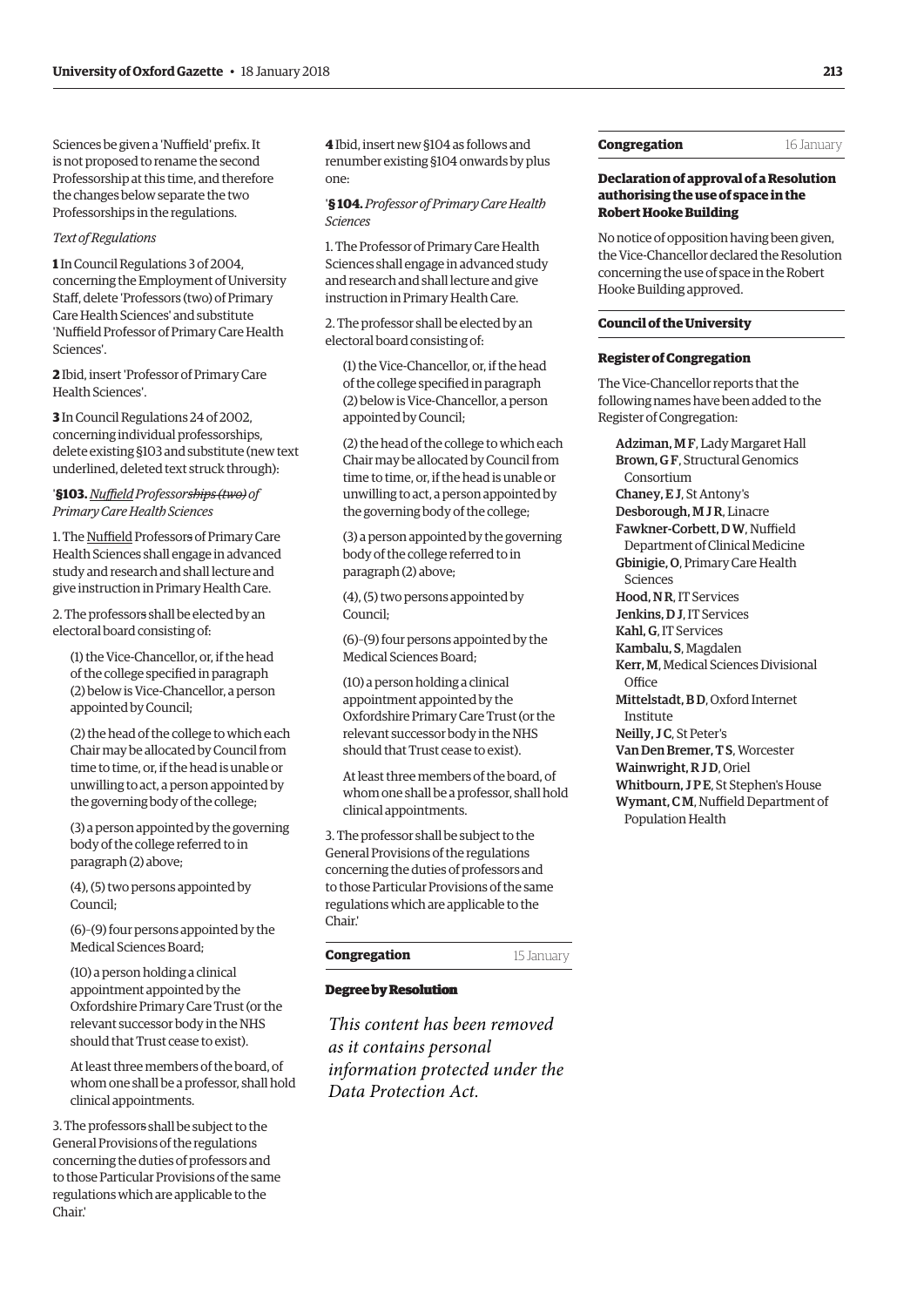# <span id="page-3-0"></span>Congregation Notices

| Congregation |  |  |  |
|--------------|--|--|--|
|--------------|--|--|--|

**Congregation** 1 March

#### **Elections**

Social Sciences Divisional Board Board of the Faculty of Law Board of the Faculty of Philosophy

Details are in 'Elections' section below.

| 8 March<br>Congregation |  |
|-------------------------|--|
|-------------------------|--|

#### **Elections**

Board of the Faculty of Philosophy

Details are in 'Elections' section below.

#### **Note on procedures in Congregation**

¶ Business in Congregation is conducted in accordance with Congregation Regulations 2 of 2002 [\(www.admin.ox.ac.uk/statutes/](http://www.admin.ox.ac.uk/statutes/regulations/529-122.shtml) [regulations/529-122.shtml\). A](http://www.admin.ox.ac.uk/statutes/regulations/529-122.shtml) printout of these regulations, or of any statute or other regulations, is available from the Council Secretariat on request. A member of Congregation seeking advice on questions relating to its procedures, other than elections, should contact Mrs F Burchett at the University Offices, Wellington Square [\(telephone: \(2\)80199; email: felicity.](mailto:felicity.burchett@admin.ox.ac.uk) burchett@admin.ox.ac.uk); questions relating to elections should be directed to the Elections Officer, Ms S L S Mulvihill [\(telephone: \(2\)80463; email: elections.](mailto:elections.office@admin.ox.ac.uk) office@admin.ox.ac.uk).

#### **Consultative Notices**

# **Permanent Private Hall Supervisory Committee**

# REVIEW OF REGENT'S PARK COLLEGE

The Permanent Private Hall (PPH) Supervisory Committee, which is appointed by Education Committee, has regulatory, monitoring and reporting functions in relation to the Permanent Private Halls. Under the University's agreement with the halls each of them is to be reviewed in turn over a period of six years. On 14 May the committee will conduct a review of Regent's Park College. The review will focus on issues coming within the PPH Supervisory Committee's terms of reference. These [may be found here: www.admin.ox.ac.uk/](www.admin.ox.ac.uk/statutes/regulations/520-12211.shtml) statutes/regulations/520-122ll.shtml.

The PPH Supervisory Committee would welcome written comments on any matters falling within the terms of reference. Written comments should be sent to the Secretary to the PPH Supervisory Committee, Rebecca Ehata, Education Policy Support, University Offices, Wellington Square, Oxford OX1 2JD (email: [rebecca.ehata@admin.ox.ac.uk\), by](mailto:rebecca.ehata@admin.ox.ac.uk) **20 April**.

# **University Preachers**

#### *Corrigendum*:

The original listing of the sermon to be given by Professor Judith Champ, DDS, Oscott College, gave the incorrect venue. Professor Champ will deliver the Sermon on the Grace of Humility at 5.30pm on Sunday, 11 February, at Balliol.

#### **General Notices**

### **Revised EJRA Procedure**

Following the report of the EJRA Review Group in 2016 [\(www.ox.ac.uk/sites/files/](http://www.ox.ac.uk/sites/files/oxford/Report%20of%20the%20EJRA%20Review%20Group.pdf) [oxford/Report%20of%20the%20EJRA%20](http://www.ox.ac.uk/sites/files/oxford/Report%20of%20the%20EJRA%20Review%20Group.pdf) [Review%20Group.pdf\) an](http://www.ox.ac.uk/sites/files/oxford/Report%20of%20the%20EJRA%20Review%20Group.pdf)d the decision of Congregation in May 2017 to make changes to Statute XIV and Council Regulations 3 of 2004 to enact the recommendations that the age of the EJRA be increased by one year to 30 September preceding the 69th birthday and that the coverage be limited

to those in grade 8 and above, Council has approved a revised EJRA policy and procedure, which has been published on the Personnel Services website [\(www.](http://www.admin.ox.ac.uk/personnel/end/retirement/acrelretire8+/ejraproc) [admin.ox.ac.uk/personnel/end/retirement/](http://www.admin.ox.ac.uk/personnel/end/retirement/acrelretire8+/ejraproc) [acrelretire8+/ejraproc\).](http://www.admin.ox.ac.uk/personnel/end/retirement/acrelretire8+/ejraproc) 

The revised extensions procedure will apply to future applications for extended employment, with immediate effect. Those considering submitting an application are reminded that the deadline for applications is now normally two years prior to the EJRA date.

Supporting guidance on retirement and revised forms in support of the extensions procedure are currently being prepared and will be published shortly.

#### **Appointments**

### **Humanities**

# MERTON PROFESSORSHIP OF ENGLISH LANGUAGE AND LITERATURE

Helen Small, BA (Hons) Victoria New Zealand, PhD Camb, Professor of English Literature, Faculty of English Language and Literature, and Jonathan and Julia Aisbitt Fellow in English Literature, Pembroke, has been appointed to the Merton Professorship of English Language and Literature in the Faculty of English Language and Literature with effect from 1 October 2018. Professor Small will be a fellow of Merton.

# **Mathematical, Physical and Life Sciences**

# PROFESSORSHIP OF MATHEMATICAL FINANCE

Rama Cont, MSc Ecole Normale Supérieure Paris, MSc Habil Paris VI, PhD Paris XI, Diplom Ecole Polytechnique Paris, Professor of Mathematics and Chair in Mathematical Finance, Imperial College London, has been appointed to the Professorship of Mathematical Finance in the Mathematics Institute with effect from 1 July 2018. Professor Cont will be a fellow of St Hugh's.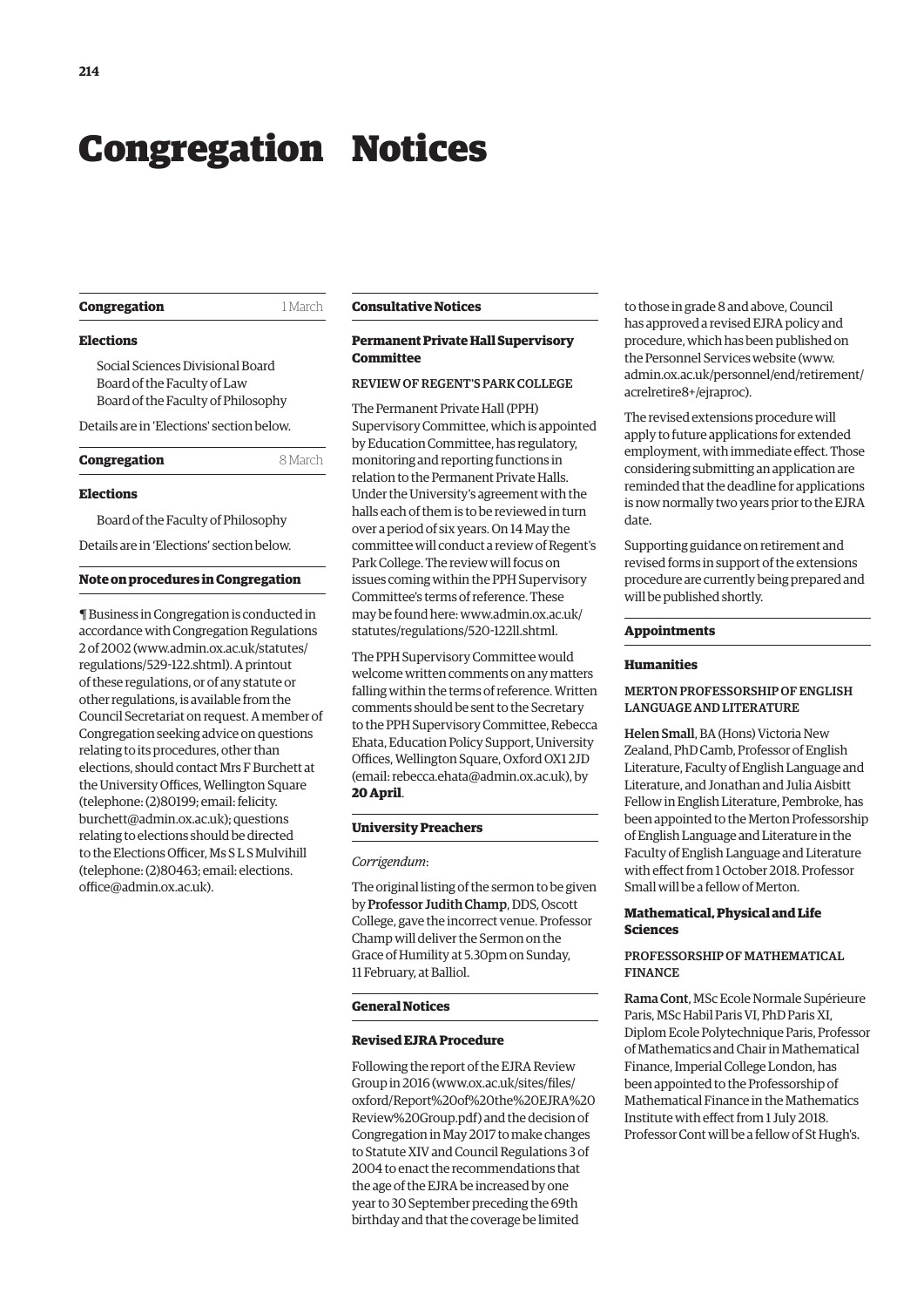# **Electoral Boards**

#### **Composition of an Electoral Board**

The composition of the electoral board to the post below, proceedings to fill which are currently in progress, is as follows:

*Appointed by*

# BLAVATNIK PROFESSORSHIP OF GOVERNMENT AND PUBLIC POLICY

|                                           | Appointed by                      |
|-------------------------------------------|-----------------------------------|
| Rector of Exeter,<br>Pro-Vice-Chancellor  | Vice-Chancellor <sup>1</sup>      |
| Warden of Nuffield                        | ex officio                        |
| Professor B Ansell                        | Nuffield                          |
| Dr K Weaver                               | Council                           |
| Warden of Keble                           | Council                           |
| Professor S Whatmore                      | Social Sciences<br>Division       |
| Dean of Blavatnik School<br>of Government | Blavatnik School<br>of Government |
| Professor P Culpepper                     | Blavatnik School<br>of Government |
| Professor R Henderson                     | Blavatnik School<br>of Government |

# **Revised composition of an Electoral Board**

The revised composition of the electoral board to the post below, proceedings to fill which are currently in progress, is as follows:

# WYKEHAM PROFESSORSHIP OF ANCIENT **HISTORY**

|                                            | Appointed by                 |
|--------------------------------------------|------------------------------|
| Master of St Catherine's<br>(in the chair) | Vice-Chancellor <sup>1</sup> |
| Warden of New College                      | ex officio                   |
| Professor K O'Brien                        | Humanities                   |
|                                            | Division                     |
| Dr S Cuomo                                 | Classics Faculty             |
| Professor T Reinhardt                      | Classics Faculty             |
| Professor J Smith                          | History Faculty              |
| Professor K Clarke                         | Council                      |
| Professor R Osborne                        | Council                      |
| Professor N Purcell                        | Council                      |
| Professor R Thomas                         | Council                      |
| Professor A Meadows                        | New College                  |

1 Appointed by the Vice-Chancellor under the provisions of Statute IX, Sect 10 and 11.

# **Musical and other Events**

# **Balliol**

## MUSICAL SOCIETY CONCERTS

The following concerts take place at 8.30pm on Sundays in the hall, unless otherwise noted. Free. All welcome. More information: [http://users.ox.ac.uk/~ballmsoc.](http://users.ox.ac.uk/~ballmsoc)

*21 Jan*: Antonio Galera Lopez, piano: Granados, Chopin, de Falla

*4 Feb*: Anna Dennis, soprano, Emma Abbate, piano: Schumann, Debussy, Respighi, Mussorgsky, Britten

*9 Feb, Lecture Room 23*: Endellion lecture recital: additional concert (more details to come)

*18 Feb*: Members' Concert: works by Balliol members and friends

*4 Mar*: Sean Shibe, guitar: Bach, Villa-Lobos

# **Pembroke**

#### RECITALS

All recitals will be held at 1.10pm in the Pichette Auditorium. Free.

*23 Jan*: Henry Chandler, violin, Guy Newbury, piano: Szymanowski, Strauss

*30 Jan*: George Needham, piano: Schubert

*6 Feb*: Johanna Harrison, soprano, Guy Newbury, piano: Vivaldi, JS Bach, Ireland, Gurney, Debussy, Poulenc

*13 Feb*: Nicola Harrison, mezzo-soprano and reciter, and friends: jazz trio

*20 Feb*: Sofia Kirwan-Baez, soprano, Alexander Wilson, piano: Debussy, Britten, de Falla

*27 Feb*: Ken-Ee Choong, piano, Katalin Oldland, violin: JS Bach, Brahms, Rachmaninov

*6 Mar*: Sydney Gagliano, viola

#### **St Hilda's**

## JACQUELINE DU PRÉ MUSIC BUILDING

The following events will take place at 7.30pm in the Jacqueline du Pré Music Building, unless otherwise noted. More [information and to register: https://jdp.st](https://jdp.st-hildas.ox.ac.uk/events)hildas.ox.ac.uk/events.

*1.15pm, 18 Jan*: St Hilda's Lunchtime Recital Series

*20 Jan*: Opera performance composed by Toby Young, live-streamed via our website; pre-concert talk at 6.45pm

*6pm, 22 Jan*: Composer talk with Steven Montague as part of the LHN series; livestreamed via our website

*11.30am and 2pm, 30 Jan*: Moving Music for people living with dementia

*4 Feb*: Percussion Cushion Concerts with Rozzy and Mr Cello: 10am/11am under 5s; noon over 5s

*7 Feb*: Soloists of Explore Ensemble perform in Rendezvous I: 'Space-time', livestreamed via our website, as part of the LHN series; composer talk by John Croft at 6pm

*17 Feb*: Zoe Rahman performs songs from her new album *Dreamland*, livestreamed via our website; pre-concert talk at 6.45pm

*5.30pm, 19 Feb*: DANSOX presents a film of Lynne Wake's *New Wave Ballet*

*20 Feb*: Steven Isserlis and Alexander Melnikov: contemporary Russian works

*5.30pm, 1 Mar*: Alastair Macaulay gives a DANSOX talk on Fred Astaire

*4 Mar*: Sir Robert Mayer's Concert features music from the Millbrook Ensemble: 2.30pm under 5s; 4pm over 5s

*6pm, 13 Mar*: Composer talk with Marco Donnarumma as part of the LHN series; livestreamed via our website

*6pm, 14 Mar*: the JdP's MASH New Music Marathon with Ensemble Isis: works by Howard Skempton and Marco Donnarumma; livestreamed via our website

#### **St Stephen's House**

#### SJE ARTS

The following events will be held at St John the Evangelist church, 109A Iffley Road. [More information and tickets: www.sje](www.sje-oxford.org/events)oxford.org/events or 01865 613507.

*19 Jan*: SJE Arts Next Generation Series: Ducasse Trio, clarinet, violin, piano: Khatchaturian, Stravinsky, Shostakovich, Bartók

*24 Jan*: Angela Hewitt, piano: JS Bach: *The Well-tempered Clavier*, Book I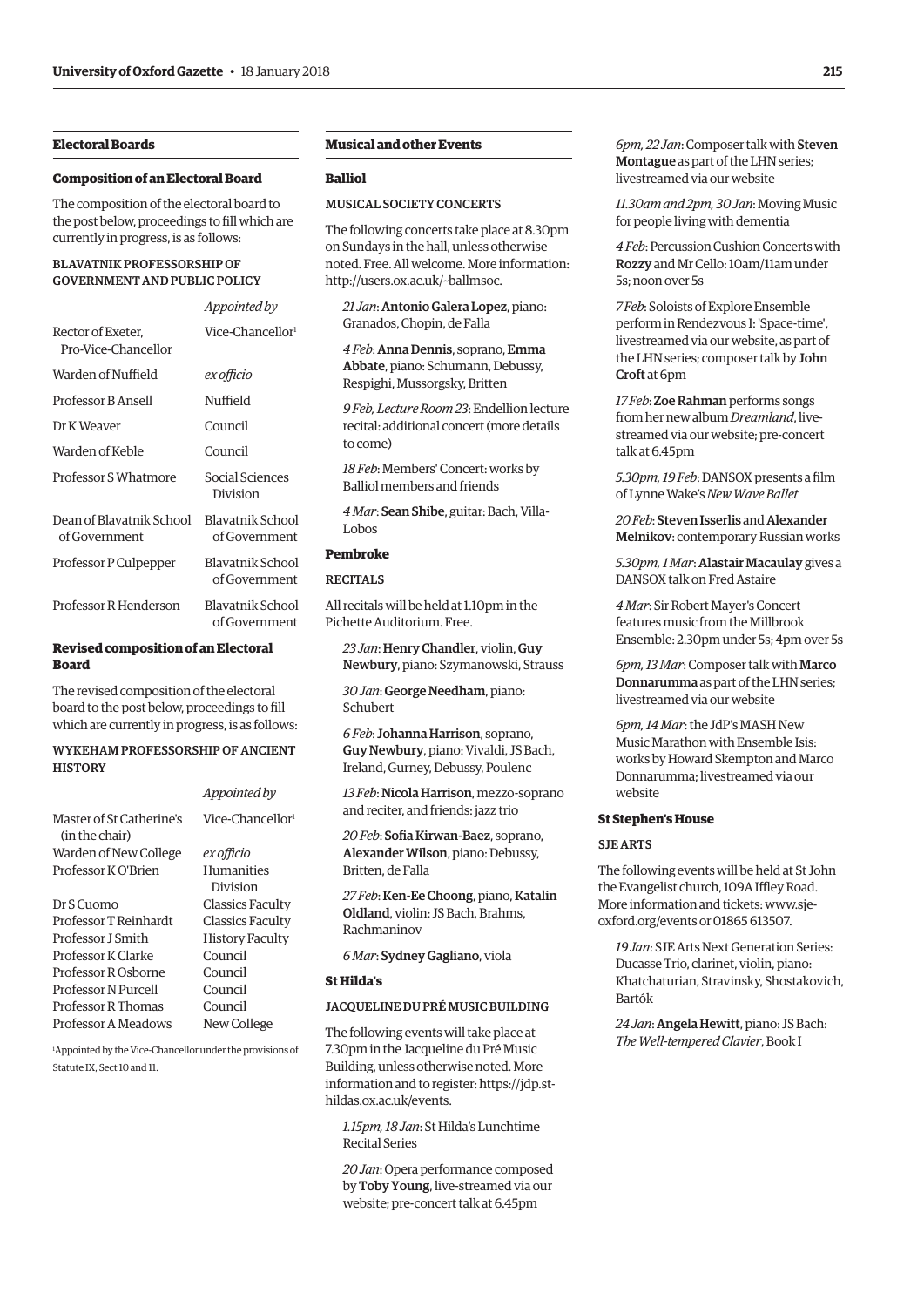# <span id="page-5-0"></span>Lectures

# Examinations and Boards

## **Humanities**

# **Faculty of History**

## *Corrigendum*:

# HISTORY OF THE EXACT SCIENCES SEMINAR

These seminars will now be held at 5pm on Wednesdays in the Hovenden Room, All Souls, rather the time, day and venue originally published in the lectures supplement.

# **Mathematical, Physical and Life Sciences**

# **Department of Physics**

# OXFORD PHYSICS COLLOQUIA SERIES

The following lectures will be given at 3.30pm on Fridays in the Martin Wood Lecture Theatre, Clarendon Laboratory. Tea served afterward. All welcome.

Professor Bruno Leibundgut, TU Munich *26 Jan*: 'Supernova 1987 – the first 30 years'

Professor David Sington, TV DOX *2 Feb*: 'Telling stories about science'

Professor Albert Fert, National Center for Scientific Research

*9 Feb*: 'When topology and spin-orbit coupling in low dimensions lead to novel directions in spintronics'

Professor Isabelle Baraffee, Exeter *16 Feb*: 'A new generation of multidimensional stellar structure models'

Professor Jonathan Gregory, Reading and Met Office

*23 Feb*: 'Sea level change in the Anthropocene'

Dr Siddharth Ashok Parameswaran *2 Mar*: 'Nodal semimetals: exploring "relativistic" fermions and quantum anomalies in solids'

#### **Continuing Education**

# **Graduate seminar programme in social sciences**

Professor Philip McCann will give the following seminar at 5.15pm on 18 January in the Stopforth Metcalfe Room, Rewley House. Further details: www.conted.ox.ac. [uk/events/view/the-economic-impacts-of](www.conted.ox.ac.uk/events/view/the-economic-impacts-of-brexit)brexit.

*Subject*: 'The economic impacts of Brexit on the regions of the UK and the EU'

# **Colleges, Halls and Societies**

# **Nuffield**

The Networks Seminar, concerned with the analysis of social networks, will convene on Tuesdays (even weeks) at 5pm in the Butler Room, Nuffield. Individuals from all disciplines welcome. Those interested in presenting research should send an expression of interes[t to cohen.simpson@](mailto:cohen.simpson@oii.ox.ac.uk) oii.ox.ac.uk [or laurin.weissinger@nuffield.](mailto:laurin.weissinger@nuffield.ox.ac.uk) ox.ac.uk. More information: www.nuffield. ox.ac.uk/news-events/events-and[seminars/?category=1642. Conveners:](www.nuffield.ox.ac.uk/news-events/events-and-seminars/?category=1642)  Cohen R Simpson, Laurin Weissinger

# **Examinations for the Degree of Doctor of Philosophy**

*This content has been removed as it contains personal information protected under the Data Protection Act.*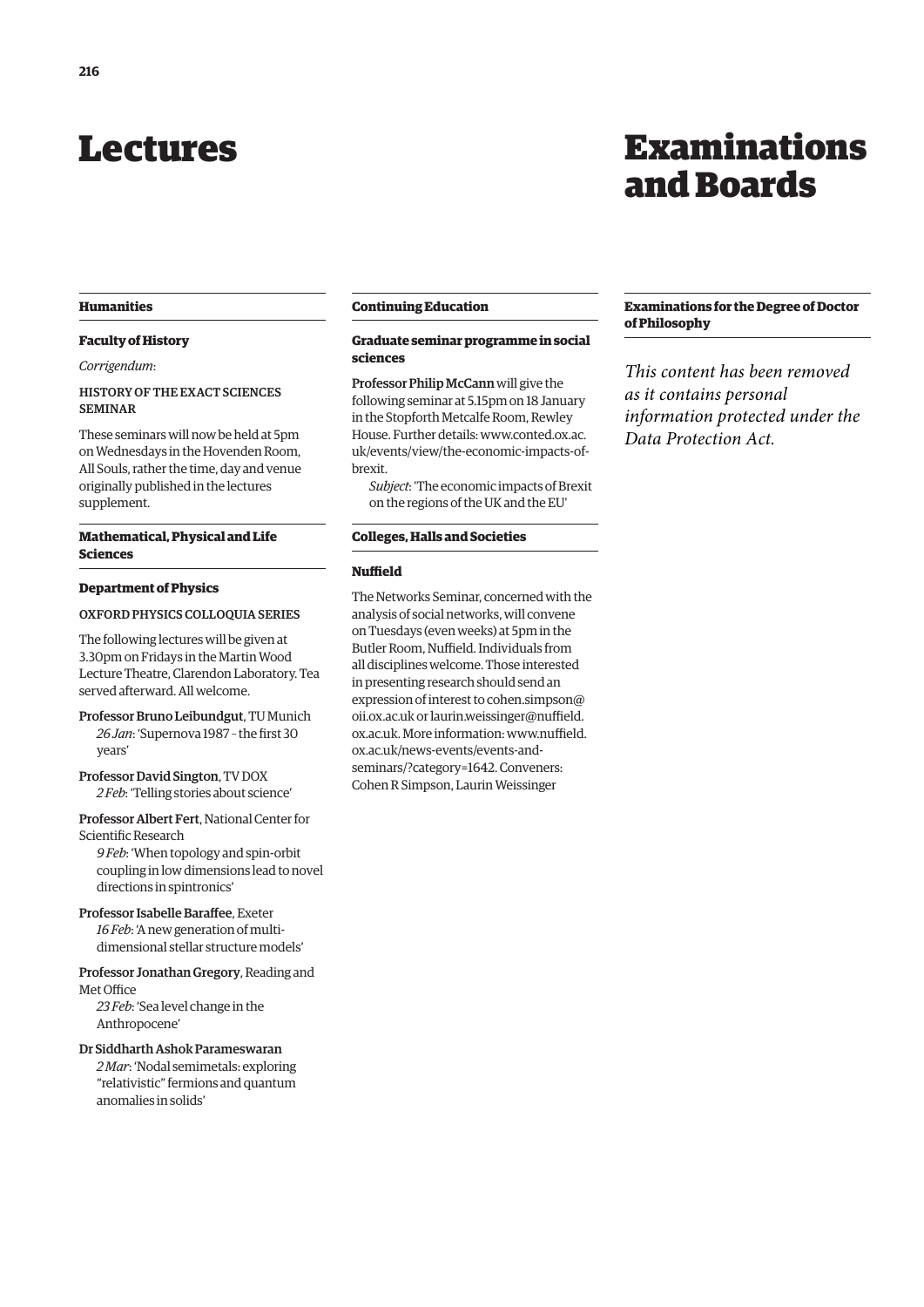*This content has been removed as it contains personal information protected under the Data Protection Act.*

# **Examinations for the Degree of Master of Science**

*This content has been removed as it contains personal information protected under the Data Protection Act.*

# **Examinations for the Degree of Master of Philosophy**

*This content has been removed as it contains personal information protected under the Data Protection Act.*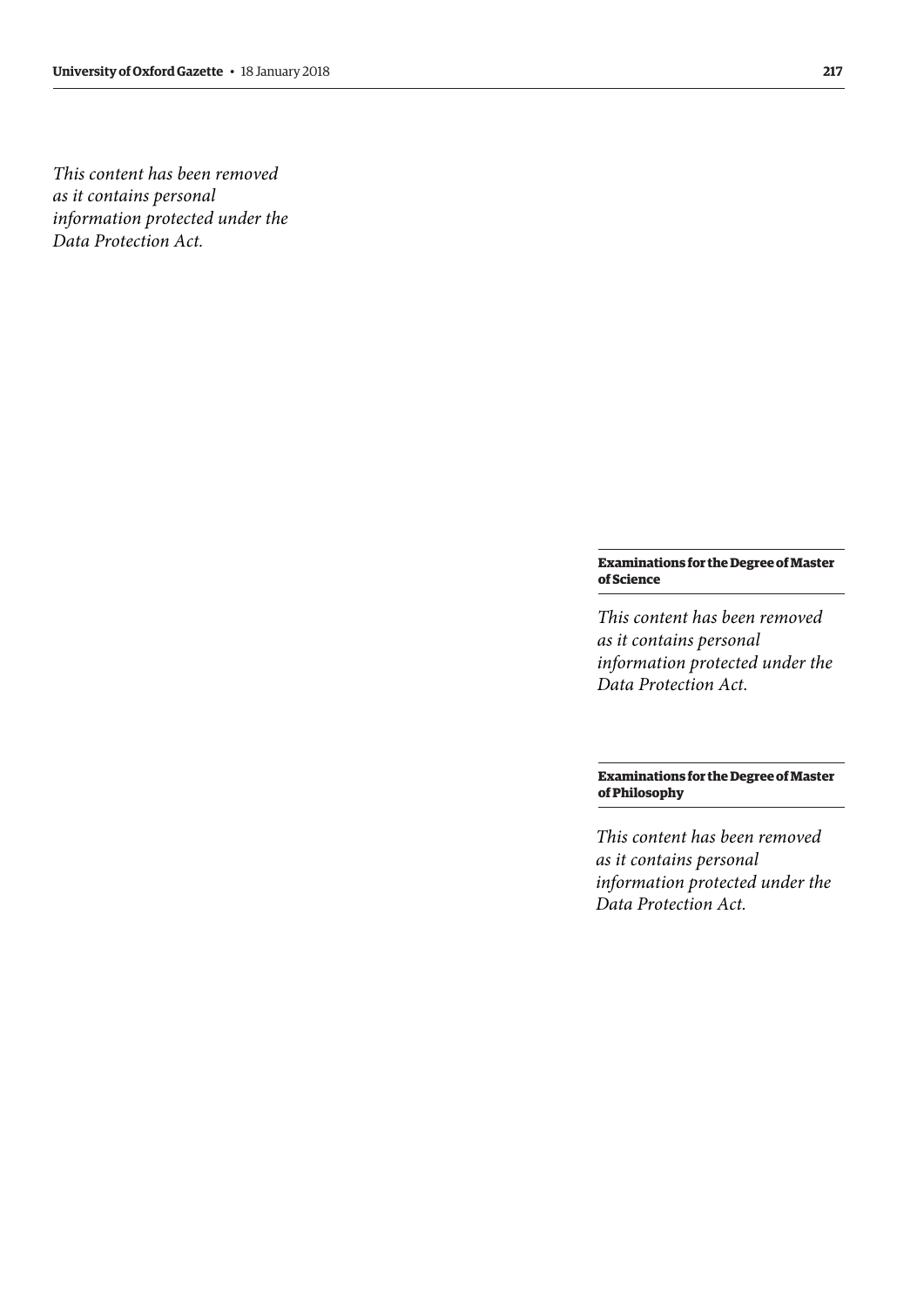# <span id="page-7-0"></span>Colleges, Halls and Societies

# **Obituaries**

# **Worcester**

Robert David Montgomerie, 17 April 2017; 1958. Aged 79. Nicholas Sandfield Pemberton, 2 January 2018; 1949. Aged 88.

The lists of vacancies below include the names of those members whose terms of office are now coming to a close (thereby prompting the elections now advertised). This is for administrative purposes only (to better identify which places are due for election) and does not indicate the members' eligibility or willingness to stand for re-election. Current members who have already served two consecutive full terms are reminded to check if they must now stand down and may only stand for reelection after one full term has passed.

Elections

#### **Call for nominations**

The nomination period for the elections below will remain open until **4pm on 1 February**.

#### **Divisional Boards**

SOCIAL SCIENCES DIVISIONAL BOARD

- 1 member elected by and from the academic members of the School of Interdisciplinary Area Studies (SIAS), to hold office with immediate effect until MT 2019 [new position]\*
- 1 member elected by and from the academic members of the Department of Sociology, to hold office with immediate effect until MT 2019 [new position]\*

## *Notes*:

\*Under the regulations governing the composition of Divisional Boards, the above vacancies fall within the single constituency of 'two persons elected on a rotational basis by and from academic members of the following units of the division: (a) the Department for International Development; (b) the School for Interdisciplinary Area Studies; (c) the Department of Sociology; (d) the Oxford Internet Institute; (e) the Department of Social Policy and Intervention; (f) the School of Anthropology; (g) the Institute of Archaeology and Research Laboratory for Archaeology and the History of Art; (h) the Blavatnik School of Government'. The last units elected to this constituency were (i) the Department for International Development and (ii) the Oxford Internet Institute.

For further information about the Board, [please contact the Secretary \(catherine.](mailto:catherine.paxton@socsci.ox.ac.uk) paxton@socsci.ox.ac.uk).

#### **Faculty Boards**

# BOARD OF THE FACULTY OF LAW

• One Ordinary Member elected by and from all members of the faculty exclusive of the persons qualified to be Official Members as per Regulation 10 of Council Regulations 19 of 2002, to hold office with immediate effect until MT 2019 [*vice* Lucinda A Ferguson, Oriel]

For further information about the Board, [please contact the Secretary \(charlotte.](mailto:charlotte.vinnicombe@law.ox.ac.uk) vinnicombe@law.ox.ac.uk).

#### BOARD OF THE FACULTY OF PHILOSOPHY

• Three persons elected by and from the members of the Faculty of Philosophy, to hold office with immediate effect until MT 2019 [*vice* Professor Ursula Coope, Corpus Christi; Dr James Grant, Exeter; Professor Hilary Greaves, Merton]

For further information about the Board, [please contact the Secretary \(rachael.](mailto:rachael.sanders@philosophy.ox.ac.uk) sanders@philosophy.ox.ac.uk).

## **General Notes:**

Nominations in writing for the elections on 1 March, by four members of Congregation other than the candidate, will be received by the Elections Office, at the University Offices, Wellington Square, up to **4pm on 1 February**.

At least one nomination in respect of each candidate must be made on an official [nomination form \(available on www.admin.](www.admin.ox.ac.uk/elections/forms/index.shtml) ox.ac.uk/elections/forms/index.shtml).

All candidates are asked to note the general requirements which apply to all committee members, as set out in Council Regulations 14 of 2002 (General Regulations of Council for Committees) ([www.admin.ox.ac.uk/](http://www.admin.ox.ac.uk/statutes/regulations/519-122.shtml) [statutes/regulations/519-122.shtml\).](http://www.admin.ox.ac.uk/statutes/regulations/519-122.shtml)  Current members seeking re-election are also asked to check for specific restrictions on consecutive service. For further information, please see the eligibility and amendments to nominations sections on the General Information page of the elections website ([www.admin.ox.ac.uk/](http://www.admin.ox.ac.uk/elections/geninfo.shtml) [elections/geninfo.shtml\).](http://www.admin.ox.ac.uk/elections/geninfo.shtml)

Candidates are invited to include with their nomination forms, a written statement of no more than 250 words, setting out his or her reasons for standing and qualifications for the office being sought.

In the event of a contested election, Candidates' statements will be available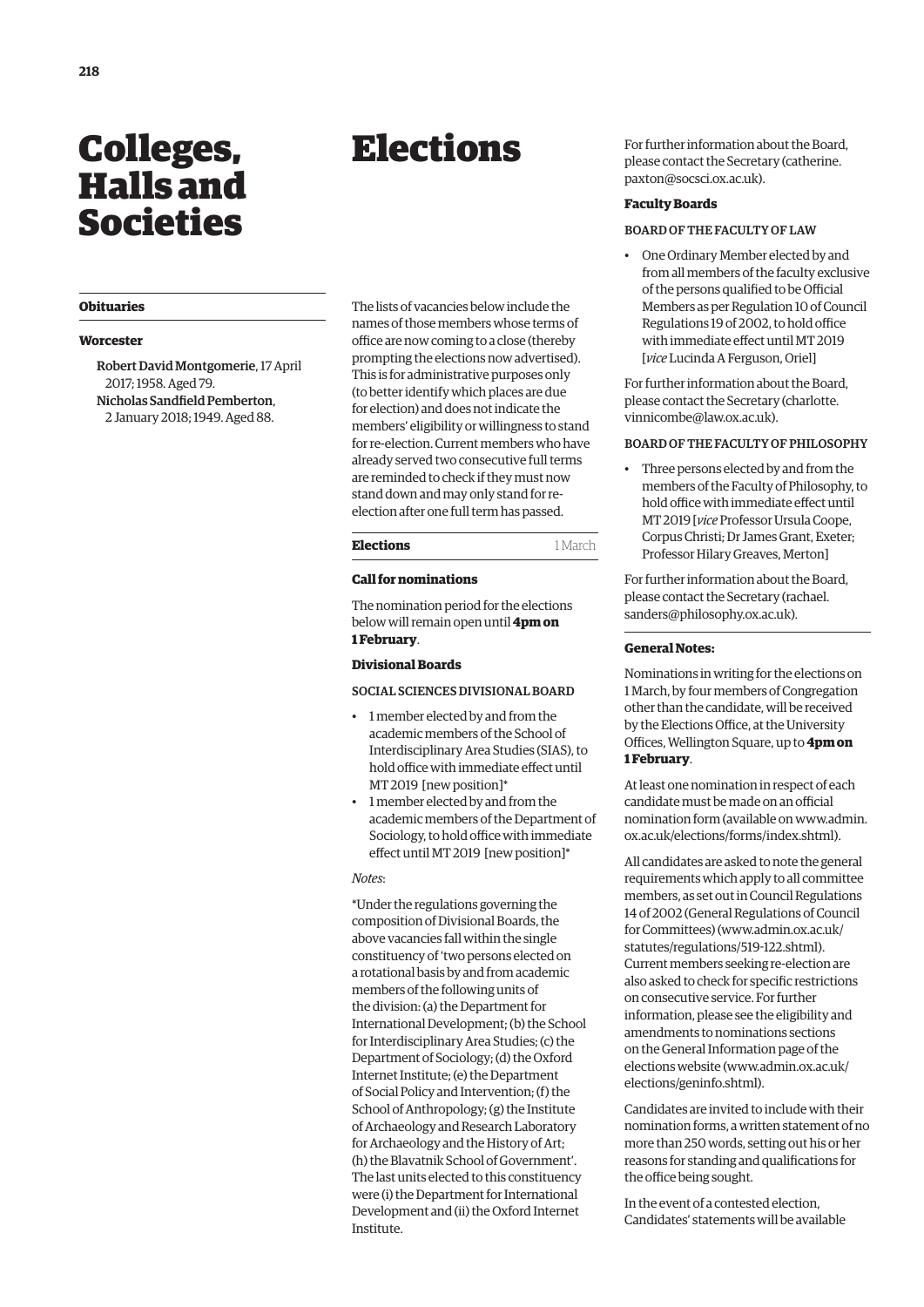<span id="page-8-0"></span>online [www.admin.ox.ac.uk/elections an](http://www.admin.ox.ac.uk/elections)d published in the *Gazette* dated 15 February. Voters may wish to wait until they have read these statements before returning their ballot papers. Ballot papers will be sent out to members of Congregation as soon as possible after the closing date for nominations. Completed ballot papers must be received by the Elections Office not later than **4pm on 1 March**.

If the number of nominations received by the closing date is no more than sufficient to fill the vacancies, the candidates nominated shall be deemed to be duly elected as of the close of the nomination period on Thursday, 1 February 2018. When required, places will be allocated according to academic standing, as defined in Council Regulations 22 of 2002, Part 2: Academic Precedence and Standing, made by Council on 26 June 2002.

If the number of nominations received by the closing date is less than sufficient to fill the vacancies, those candidates nominated will be deemed elected unopposed, and the remaining vacancies will lapse, in which case, in accordance with the regulations, the places must remain vacant until appointments are made jointly by the Vice-Chancellor and Proctors.

For further information, please contact the Elections Officer [\(shirley.mulvihill@admin.](mailto:shirley.mulvihill@admin.ox.ac.uk) [ox.ac.uk\).](mailto:shirley.mulvihill@admin.ox.ac.uk)

| Elections | 8 March |
|-----------|---------|
|           |         |

# **Call for nominations**

The nomination period for the elections below will remain open until **4pm on 8 February**.

#### **Faculty Boards**

BOARD OF THE FACULTY OF PHILOSOPHY

• One person elected by and from the members of the Faculty of Philosophy to hold office from Trinity term 2018 until MT 2019 [*vice* Dr Chris Timpson, Brasenose]

#### **General Notes**:

Nominations in writing for the elections on 8 March, by four members of Congregation other than the candidate, will be received by the Elections Office, at the University Offices, Wellington Square, up to **4pm on 8 February**.

At least one nomination in respect of each candidate must be made on an official [nomination form \(available on www.admin.](www.admin.ox.ac.uk/elections/forms/index.shtml) ox.ac.uk/elections/forms/index.shtml).

All candidates are asked to note the general requirements which apply to all committee members, as set out in Council Regulations 14 of 2002 (General Regulations of Council for Committees) [\(www.admin.ox.ac.](http://www.admin.ox.ac.uk/statutes/regulations/519-122.shtml) [uk/ statutes/regulations/519-122.shtml\).](http://www.admin.ox.ac.uk/statutes/regulations/519-122.shtml)  Current members seeking re-election are also asked to check for specific restrictions on consecutive service. For further information, please see the eligibility and amendments to nominations sections on the General Information page of the elections website ([www.admin.ox.ac.uk/](http://www.admin.ox.ac.uk/elections/geninfo.shtml)  [elections/geninfo.shtml\).](http://www.admin.ox.ac.uk/elections/geninfo.shtml)

Candidates are invited to include with their nomination forms, a written statement of no more than 250 words, setting out his or her reasons for standing and qualifications for the office being sought.

In the event of a contested election, Candidates' statements will be available online at [www.admin.ox.ac.uk/elections](http://www.admin.ox.ac.uk/elections)  and published in the *Gazette* dated 22 February. Voters may wish to wait until they have read these statements before returning their ballot papers. Ballot papers will be sent out to members of Congregation as soon as possible after the closing date for nominations. Completed ballot papers must be received by the Elections Office not later than **4pm on 8 March**.

If the number of nominations received by the closing date is no more than sufficient to fill the vacancies, the candidates nominated shall be deemed to be duly elected as of the close of the nomination period on Thursday, 8 February 2018. When required, places will be allocated according to academic standing, as defined in Council Regulations 22 of 2002, Part 2: Academic Precedence and Standing, made by Council on 26 June 2002.

If the number of nominations received by the closing date is less than sufficient to fill the vacancies, those candidates nominated will be deemed elected unopposed, and the remaining vacancies will lapse, in which case, in accordance with the regulations, the places must remain vacant until appointments are made jointly by the Vice-Chancellor and Proctors.

For further information, please contact the Elections Officer ([shirley.mulvihill@admin.](mailto:shirley.mulvihill@admin.ox.ac.uk)  [ox.ac.uk\).](mailto:shirley.mulvihill@admin.ox.ac.uk) 

# Advertisements

#### **Advertising enquiries**

*Email***:** [gazette.ads@admin.ox.ac.uk](mailto:gazette.ads@admin.ox.ac.uk) *Telephone*: 01865 (2)80548 *Web*[: www.ox.ac.uk/gazette/](www.ox.ac.uk/gazette/classifiedadvertising) classifiedadvertising

# **Deadline**

Advertisements are to be received by **noon on Wednesday** of the week before publication (ie eight days before publication). Advertisements must be submitted online.

#### **Charges**

Commercial advertisers: £30 per insertion of up to 70 words, or £60 per insertion of 71–150 words.

Private advertisers: £20 per insertion of up to 70 words, or £40 per insertion of 71–150 words.

Advertisements which are placed only in the online edition of the *Gazette* are reduced to £20 per insertion for commercial advertisers and £10 per insertion for private advertisers for 70-word advertisements (or £40 and £20 respectively for 150-word advertisements).

See our website for examples of whether an advertisement is considered commercial [or private: www.ox.ac.uk/gazette/](www.ox.ac.uk/gazette/classifiedadvertising) classifiedadvertising.

#### **Online submission and payment**

Advertisements must be submitted and paid for online, using a credit card or debit card, through a secure website. For details, see [www.ox.ac.uk/gazette/classifiedadvertising.](http://www.ox.ac.uk/gazette/classifiedadvertising)

#### **Terms and conditions of acceptance of advertisements**

You are advised to view our full Terms and Conditions of acceptance of advertisements. Submission of an advertisement implies acceptance of our terms and conditions, which may be found at www.ox.ac.uk/ [gazette/classified advertising, and may](www.ox.ac.uk/gazette/classifiedadvertising)  also be obtained on application to *Gazette* Advertisements, Public Affairs Directorate, University Offices, Wellington Square, Oxford OX1 2JD.

# **Miscellaneous**

# **Research Funding**

**ResearchProfessional.com** is an online research funding opportunities database and alerting service. The University has a sitewide licence, so it is freely accessible to anyone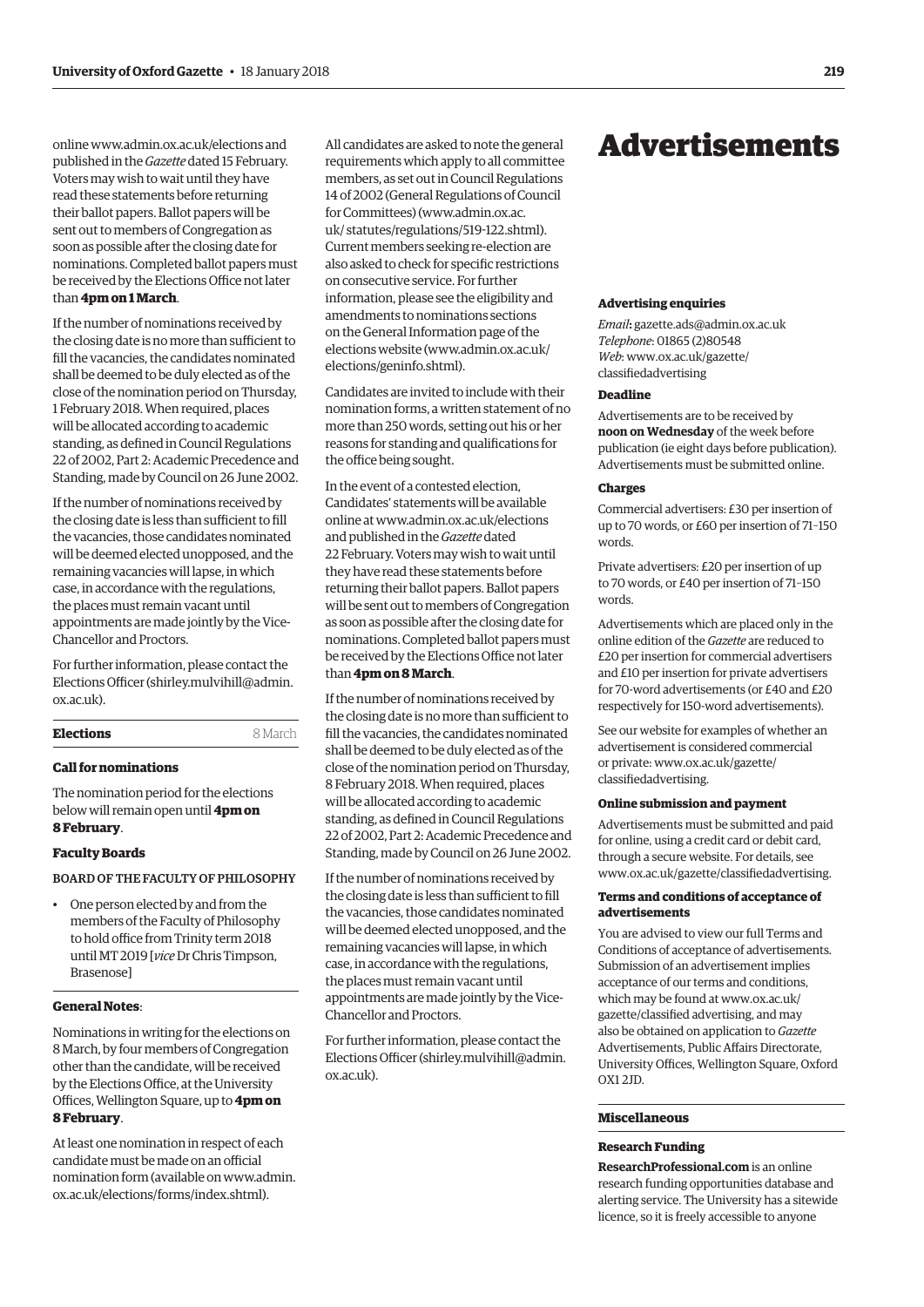with an ox.ac.uk email address. Find out more about ResearchProfessional.com, including user guides and training sessions, on the Research Services website [\(www.admin.ox.ac.](http://www.admin.ox.ac.uk/researchsupport/findfunding/rp) [uk/researchsupport/findfunding/rp\).](http://www.admin.ox.ac.uk/researchsupport/findfunding/rp)

#### **Craft Courses**

**Ardington School of Crafts** offers short courses with practising craftspeople in beautiful surroundings near Wantage. 200 courses between 1 and 3 days, from stained glass and silver jewellery to textiles and carving, all held in our well-equipped workshops. Unearth your hidden talents and discover why people keep coming back to Ardington School of Crafts. Gift vouchers [available. See: www.ardingtonschoolofcrafts.](www.ardingtonschoolofcrafts.com) com. Tel: 01235 833433.

## **UK Brain Bank for Autism and Related Developmental Research, JR**

**The developing brain is altered in autism**  but neuroscientists do not know how or why. Research is needed to understand the causes and biological basis of autism, to develop better interventions to improve the lives of those directly affected by it. Such critical research is hindered by the scarcity of donated human brain tissue. Control tissue, donated by people who do not have autism, is needed for comparison just as much as donations by people who do – and the NHS organ donor scheme does not include brain donation. We particularly want younger people to consider making a pledge to donate their brain after death (the further the brain is from its inception, the more difficult it is to understand the process of its development, so we do not take donations from people over 65 not directly affected by autism). See [www.](http://www.brainbankforautism.org.uk) [brainbankforautism.org.uk fo](http://www.brainbankforautism.org.uk)r information and to register as a donor.

#### **Restore Garden Café**

**Spacious café** set in award-winning gardens with delicious food and coffees using organic, fair-trade and local produce where possible. Plants, handmade gifts and cards for sale. Open Mon–Sat, 10am–4pm, Manzil Way, Cowley Rd, Oxford OX4 1YH. All proceeds to Restore, Oxfordshire mental health charity (registered charity number 274222): [www.](http://www.restore.org.uk) [restore.org.uk.](http://www.restore.org.uk)

#### **Oxford University Hospitals NHS Trust**

**Oxford University Hospitals** wants you to take part in its future. If you have a contract of employment with the University of Oxford in a department within the Medical Sciences Division, or hold an honorary contract award with OUH for at least 12 months, you can join our staff constituency. University of Oxford staff belonging to other departments can join us as public members. To join us, visit [www.](http://www.ouh.nhs.uk/ft) [ouh.nhs.uk/ft.](http://www.ouh.nhs.uk/ft)

# **Research participants sought**

**The Brain 4 Maths study** aims to reveal how the brain supports maths in children and young adults. It involves an MRI scan to collect brain images together with a session involving a series of puzzles. We are recruiting children aged 6, 10 and 14 – and first-year A-Level students. Participants receive a voucher as a thank you. Parents are compensated for their time. More infor[mation: laura.epton@](mailto:laura.epton@psy.ox.ac.uk) psy.ox.ac.uk, 01865 (2)71414 or [http://](http://ow.ly/9NfI30c1U6N) [ow.ly/9NfI30c1U6N.](http://ow.ly/9NfI30c1U6N)

#### **Want to contribute to scientific research**

**about sleep?** Oxford University is looking for volunteers (25–65 years) for our study investigating the link between sleep and daytime functioning. Seeking both good sleepers and those who experience difficulties sleeping. You will complete a 10-minute online questionnaire to check you are eligible and visit an Oxford University sleep laboratory once for 1.5 hours. To find out more: [www.](http://www.tinyurl.com/scotiasleep) [tinyurl.com/scotiasleep.](http://www.tinyurl.com/scotiasleep)

# **Groups and societies**

**The Oxford University Newcomers' Club** at the University Club, 11 Mansfield Rd, OX1 3SZ, welcomes the wives, husbands or partners of visiting scholars, of graduate students and of newly appointed academic and administrative members of the University. We offer help, advice, information and the opportunity to meet others socially. Informal coffee mornings are held in the club every Wednesday 10.30–12 (excluding the Christmas vacation). Newcomers with children (0–4) meet every Fri in term 10.15–11.45. We have a large programme of events including tours of colleges, museums and other places of interest. Other term-time activities include a book group, informal conversation group, garden group, antiques group, opportunity to explore Oxfordshire and an opportunities in Oxford group. Visit our website: [www.](http://www.newcomers.ox.ac.uk) [newcomers.ox.ac.uk.](http://www.newcomers.ox.ac.uk)

#### **Oxford Research Staff Society (OxRSS)**

is run by and for Oxford research staff. It provides researchers with social and professional networking opportunities, and a voice in University decisions that affect them. Membership is free and automatic for all research staff employed by the University of Oxford. For more information and to keep up to date, see: web: [www.oxrss.ox.ac.uk;](http://www.oxrss.ox.ac.uk)  Facebook: [http://fb.me/oxrss; Tw](http://fb.me/oxrss)itter: @ [ResStaffOxford; mailing list: researchstaff](mailto:researchstaff-subscribe@maillist.ox.ac.uk)subscribe@maillist.ox.ac.uk.

# **Restoration and conservation of antique furniture**

**John Hulme** undertakes all aspects of restoration. 30 years' experience. Collection and delivery. For free advice, telephone or write to the Workshop, 11A High St, Chipping Norton, Oxon, OX7 5AD. Tel: 01608 641692.

#### **Services offered**

**Big or small, we ship it all**. Plus free pick up anywhere in Oxford. Also full printing services available (both online and serviced), 24-hour photocopying, private mailing addresses, fax bureau, mailing services and much more. Contact or visit Mail Boxes Etc, 266 Banbury Rd, Oxford. Tel: 01865 514655. Fax: 01865 514656. Email: [staff@mbesummertown.co.uk.](mailto:staff@mbesummertown.co.uk)  Also at 94 London Rd, Oxford. Tel: 01865 [741729. Fax: 01865 742431. Email: staff@](mailto:staff@mbeheadington.co.uk) mbeheadington.co.uk.

#### **Situations vacant**

**Looking for interesting and stimulating temporary work?** Are you available immediately to work in and around the Oxford area? Do you have administration or clerical skills? Then we would be very interested in talking to you. The Temporary Staffing Service is an internal department supplying temporary workers to a wide range of temporary assignments across the vast network of departments within the University. Further information: 0[1865 612360, tssapply@](mailto:tssapply@admin.ox.ac.uk) admin.ox.ac.uk [or www.admin.ox.ac.uk/tss/](www.admin.ox.ac.uk/tss/tempstaff) tempstaff.

#### **Houses to let**

**Furnished house** to rent for academic year 2018–19. Suitable for visiting academic family. Quiet, detached, sunny, in north Oxford village within ring road. Near good local primary, secondary, private schools, local shop/post office, pubs, church, canal, river, playgrounds and Port Meadow. Well connected with bus/cycle routes. 3 bedrooms, 2 studies, 1.5 bathrooms, enclosed gardens, off-street parking, use of allotment, 2 polite resident cats. House swap considered. Rent negotiable, *c*[£2,000 pm. Email: nicola.watson@open.](mailto:nicola.watson@open.ac.uk) ac.uk.

#### **Spacious, detached, furnished family**

**house** to let in Old Marston from mid-Aug 2018. Convenient for city centre by bike, bus, car or walking through University Parks. Large secluded and productive garden, private parking for cars. £2,400 pm. 1-year family let preferred. Contact Professor Richard Harley on 07926 172483. Email: [rth@phys.soton.ac.uk.](mailto:rth@phys.soton.ac.uk)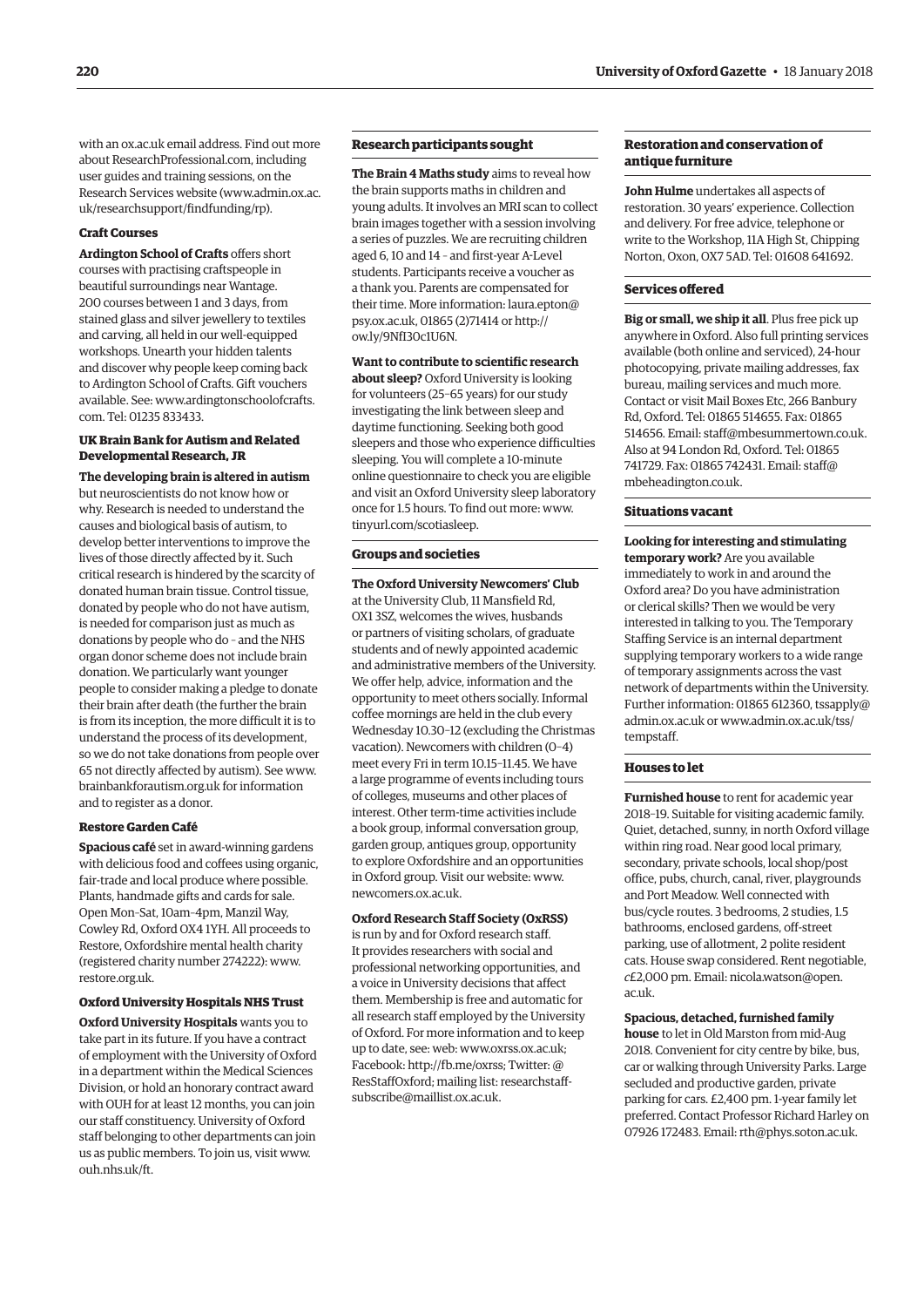<span id="page-10-0"></span>**Recently renovated Victorian mid-terrace**

in OX1. 3 bedrooms, 2 reception rooms, kitchen/breakfast room with Rangemaster cooker. Garden with terrace. Central location in Grandpont, *c*1 mile to city centre. £1,650 pm, fully furnished, plus bills. Available from Feb. Contact: [kate.kettle@icloud.com.](mailto:kate.kettle@icloud.com)

**Charming Jericho** house: £1,850 pm, 3 bedrooms, 2 bathrooms. Furnished. Easy walk to city centre, Port Meadow, restaurants, shops and cinema. Ground floor: lounge, dining room opening to small garden, and kitchen. First floor: bathroom, double room, single room, stairs to top floor. Double room en suite. Contact: Paul 07813 651885.

# **Accommodation offered**

#### *Graduate Accommodation Office*

The Graduate Accommodation Office provides affordable accommodation to full-time graduate students of the [University. Please see www.admin.ox.ac.](www.admin.ox.ac.uk/graduateaccommodation) uk/graduateaccommodation. Academic visitors, staff and part-time students may wish to register for Student Pad, a website where private landlords advertise for tenants associated with the University: [www.oxfordstudentpad.co.uk.](http://www.oxfordstudentpad.co.uk)

**scottfraser** – market leaders for quality Oxfordshire property. Selling, letting, buying, renting, investing – we are here to help. Visit [www.scottfraser.co.uk fo](http://www.scottfraser.co.uk)r more information or call: Headington sales: 01865 759500; Summertown sales: 01865 553900; East Oxford sales: 01865 244666; Witney sales: 01993 705507; Headington lettings: 01865 761111; Summertown lettings: 01865 554577; East Oxford and student lettings: 01865 244666; Witney lettings: 01993 777909.

**1 room available** in pretty and traditional cottage in central north Oxford. Within easy walking distance of the University, town centre, buses and trains to London. Breakfast included. Broadband/TV. Use of kitchen. Suitable for visiting academics and postdocs. For short or medium-length stays; minimum 2 [nights. Fair rates. Email: elphickjericho@gmail.](mailto:elphickjericho@gmail.com) com or tel: 01865 516142.

# **Self-catering apartments**

**Visiting Oxford?** Studio, 1-, 2- and 3-bed properties conveniently located for various colleges and University departments. Available from 1 week to several months. Apartments are serviced, with linen provided and all bills included. Details, location maps and photos can be found on our website at [www.](http://www.shortletspace.co.uk) [shortletspace.co.uk. Co](http://www.shortletspace.co.uk)ntact us by email on [stay@shortletspace.co.uk or](mailto:stay@shortletspace.co.uk) call us on 01993 811711.

## **Looking for 5-star serviced accommodation**

right in the heart of the city? Swailes Suites offer city-centre, award-winning maisonettes and apartments providing that 'home from home' feel that will help you get the most out of your stay. The Swailes Suites 'easy in, easy out' flexible booking arrangements, from 3 days to 6 months, together with good transport links makes arrival and departure hassle-free. Check out our website at [www.](http://www.swailessuites.co.uk) [swailessuites.co.uk, co](http://www.swailessuites.co.uk)ntact Debbie on 01865 318547 or email [debbie@nops.co.uk. Of](mailto:debbie@nops.co.uk)fice established more than 25 years in 47 Walton Street, Jericho, OX2 6AD.

### **Holiday lets**

**Cornwall**, cottage and restored chapel in quiet hamlet on South-west Coastal Footpath within 100m of the sea and minutes from Caerhays and Heligan. Each property sleeps 6. Comfortably furnished, c/h, wood burner and broadband. Ideal for reading, writing, painting, walking, bathing, bird watching. Beautiful beach perfect for bucket and spade family holidays. Short winter breaks available from £250. Tel: 01865 558503 or 07917 864113. Email: [gabriel.amherst@btconnect.com. Se](mailto:gabriel.amherst@btconnect.com)e: [www.cornwallcornwall.com.](http://www.cornwallcornwall.com)

**Choose from over 11,000 holiday villas**

and apartments in Spain with Clickstay. We make it easy for you to make the perfect choice with our verified renter reviews and a dedicated customer services team. You can choose from modern apartments in Mallorca to whitewashed traditional fincas in Tenerife from just £73 pw! Many of our rental properties have private pools, sea views and large gardens with BBQ facilities. See: [www.](http://www.clickstay.com/spain) [clickstay.com/spain.](http://www.clickstay.com/spain)

## **Property for sale**

 **Mosaics, Oxford** – an exciting new development and demonstrator NHS Healthy New Town – within easy reach of the city and Headington via networks of cycle routes and public transport. Stylish and architecturally elegant properties: prices from £360,000 for a 2-bedroom apartment and from £595,000 for a 3-bedroom house. Show apartment open daily 10am–5.30pm. Help to Buy available. Contact Savills: 01865 269010. For more information see: [http://mosaicsoxford.co.uk.](http://mosaicsoxford.co.uk)

# **Notifications** of Prizes, Grants and Funding

Please refer to the website, or contact the email address shown, for further details of the awards below.

Students of the University should refer to the Student Funding website for advice [on fees and funding at www.ox.ac.uk/](www.ox.ac.uk/feesandfunding) feesandfunding.

# **Australian National University: Student Exchange**

Australian National University; Student Exchange; open to graduate research students in any subject to undertake a period of study or research in Australia; travel grant to cover economy return travel and visa; 28 February; www.ox.ac. [uk/students/fees-funding/international/](www.ox.ac.uk/students/fees-funding/international/scholarships-exchanges/anu) scholarships-exchanges/anu

# **Gladstone Memorial Trust: Travel Awards**

Gladstone Memorial Trust; Travel Awards 2018; open to Oxford and Cambridge undergraduates not in their final year; to provide an opportunity to travel abroad and extend winners' knowledge of foreign countries; eight or more awards of up to £600 each; 5 February (interviews 5 March [in London\); www.gladstonememorialtrust.](www.gladstonememorialtrust.org) org

# **St Antony's: Wai Seng Senior Research Scholar in Asia-Pacific Studies**

St Antony's; Wai Seng Senior Research Scholar in Asia-Pacific Studies; open to all matriculated DPhil students of the University in fields such as modern history, social sciences, education and human geography whose research involves the study of the Asia-Pacific; £9,000 maintenance grant; 2 March; www.sant. [ox.ac.uk/sites/default/files/wai\\_seng\\_senior\\_](www.sant.ox.ac.uk/sites/default/files/wai_seng_senior_research_scholarship.pdf) research\_scholarship.pdf